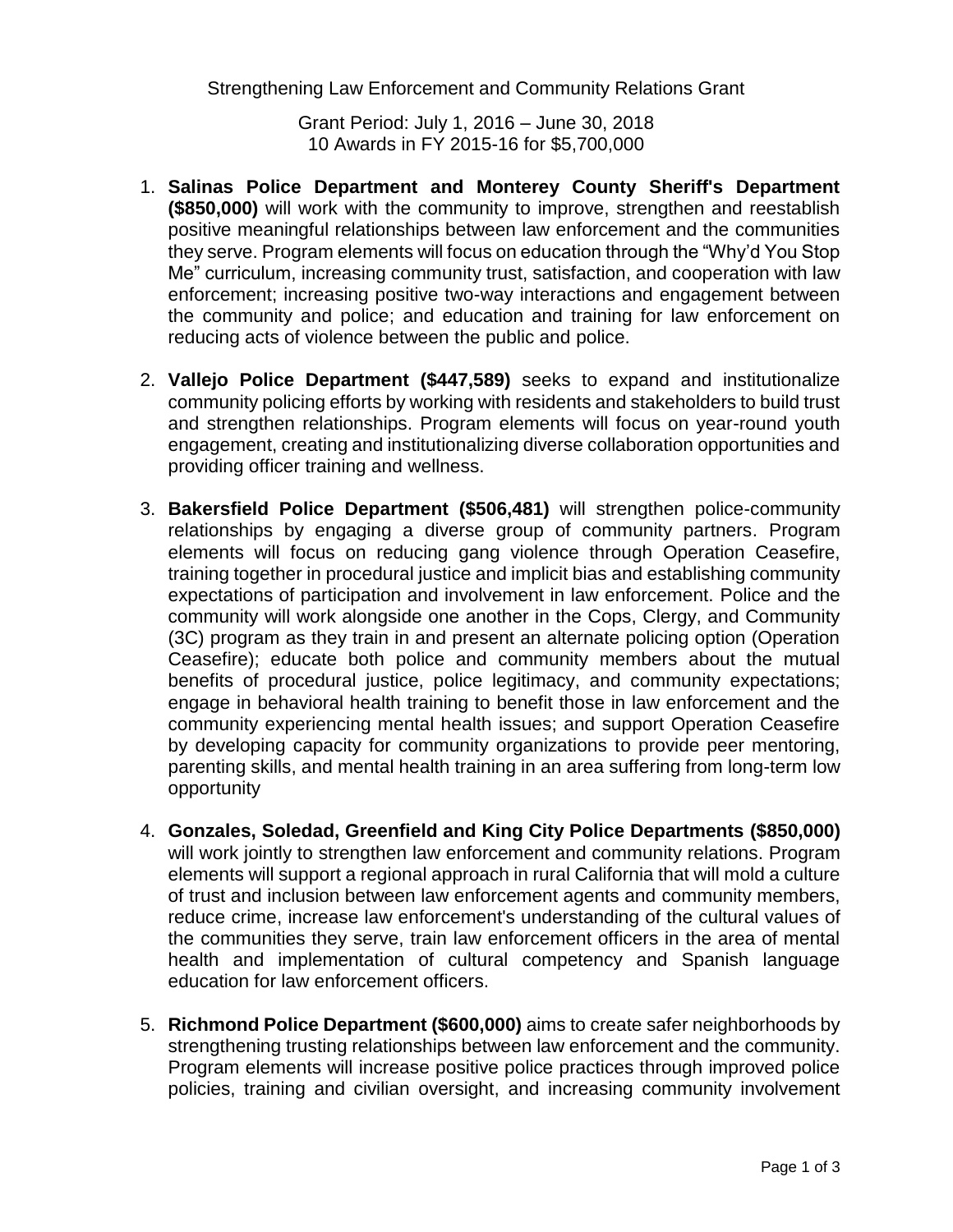## Strengthening Law Enforcement and Community Relations Grant

through expansion of department activities and expansion of Richmond Ceasefire. Richmond Police Department has been trained in the Scotland Model, which stresses that any use of force be proportionate, legal, and necessary. Officers will disengage mentally ill subjects and will seek to de-escalate situations that might lead to violence. The department will present scenario-based training with wide range of options and outcomes to assist officers in understanding situations they may face in the field.

- 6. **Stockton Police Department (\$600,000)** proposes to strengthen its relationship with the community and reduce shootings and recidivism among young men at highest risk of violence. Program elements will focus on three interlocking evidence-based initiatives that address practice and policy, training and community engagement. One key component is developing an especially strong community engagement initiative, essentially a "leadership council," that will include young men, their families and other community members most affected by violence. This council will work in partnership with the police department on the development of departmental strategies as they relate to communities that experience disproportionately high levels of violence and crime; practices and approaches for implementing the Ceasefire strategy; departmental training in procedural justice, police legitimacy and implicit bias; and community dialogue regarding trust and reconciliation.
- 7. **Alameda County Sheriff's Office (\$599,966)** is applying for funding to support and expand Ashland-Cherryland Rising, an existing multi-sector initiative aimed at fostering greater vitality and safety in the urban unincorporated neighborhoods of Ashland and Cherryland. Program elements will focus on neighborhood improvement and civic engagement projects and creating a center of community and relationship based policing. This grant will expand on our work by providing seed funding and staff support for neighborhood groups to become anchors of community support and leadership, engaging with law enforcement as partners to co-create solutions to local issues, building leadership and civic engagement, and increasing public safety and a sense of community pride and belonging. Significantly, the grant will provide jobs and volunteer opportunities for local youth and adults that contribute to the vitality of the neighborhood, provide valuable training and life skills, and create positive opportunities for residents to interact with law enforcement.
- 8. **Monrovia Police Department (\$193,171)** Achieving Community Trust (ACT) is a three-part strategy to build trust and relationships between law enforcement and the community. Program elements will focus on open dialogue with community members at ACT meetings, teaching all our youth how to interact safely with law enforcement and by training officers to make better decisions on the use of force when in contact with mentally ill individuals. Grant funds will allow the creation of an interactive video scenario training tool to assess officers' ability to use the skills and tactics taught in training. This training tool will be used for all officers in Los Angeles County and made available to all law enforcement in the state.